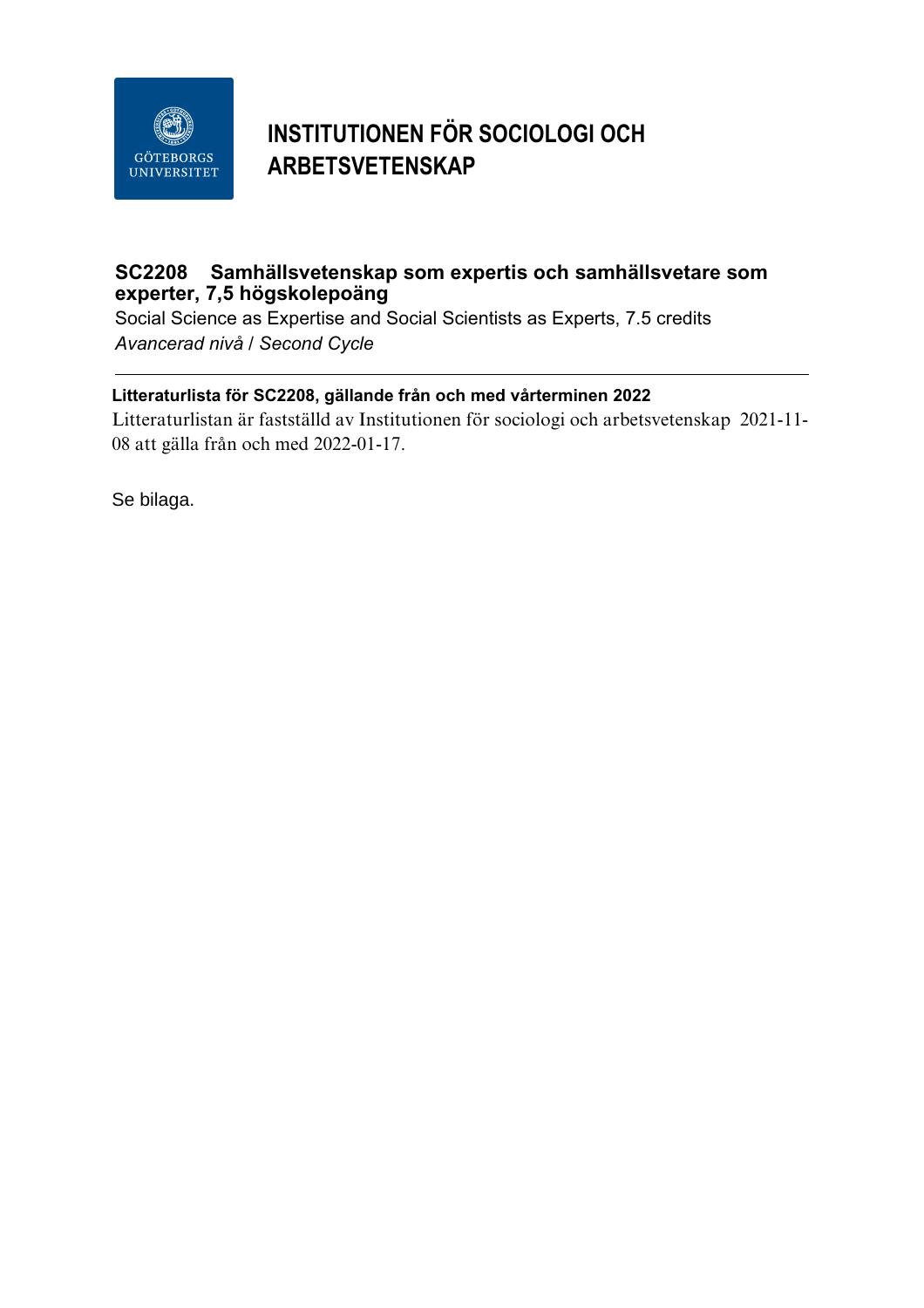Asdal, Kristin and Marres, Noortje. (2014). 'Performing Environmental Change: The Politics of Social Science Methods', *Environment and Planning A*46(9), 9 pages.

Barthe, Yannick, Elam, Mark and Sundqvist, Göran. (2014). 'Divisible and Non Divisible Matters of Technological Concern: Negotiating Nuclear Waste Solutions in Sweden and France', *InSotec Working Paper,* European Commission, 18 pages.

Bogner, Alexander. (2011). 'The Paradox of Participation Experiments', *Science, Technology and Human Values* 37(5), 20 pages.

Burawoy, Michael. (2005). 'For Public Sociology', *British Journal of Sociology* 56, 35 pages.

Elam, Mark. (2004).'Contemporary Science Communication as a World of Political Invention', *Science as Culture* 13(2), 31 pages.

Evans, Robert. (2008).'The Sociology of Expertise: The Distribution of Social Fluency', *Sociology Compass* 2, 14 pages.

Flyvbjerg, Bent. (2006). 'Social Science That Matters', *Foresight Europe*, 5 pages.

Franzoni, Chiara and Sauermann Henry. (2014). 'Crowd Science: The Organization of Scientific Research in Open Collaborative Projects', *Research Policy* 43, 20 pages.

Gabrys, J (2017) Citizen sensing, air pollution and fracking: From 'caring about your air' to speculative practices of evidence. *Sociological Review* 65(2): 172-192.

Irwin, Alan. (2001). 'Constructing the Scientific Citizen: Science and Democracy in the Biosciences', *Public Understanding of Science* 10(1), 18 pages.

Jasanoff, Sheila. (2003). 'Technologies of Humility: Citizen Participation in Governing Science', *Minerva* 4, 21 pages.

Laurent, Brice. (2011) 'Technologies of Democracy: Experiments and Demonstrations' *Science and Engineering Ethics* 17, 15 pages.

Maasen, Sabine and Weingart, Peter. (2005). 'What's New in Scientific Advice to Politics?' in *Democratization of Expertise?* Springer: Dordrecht, 19 pages.

Nowotny, Helga. (2003). 'Democratising Expertise and Socially Robust Knowledge', *Science and Public Policy* 30(3), 6 pages.